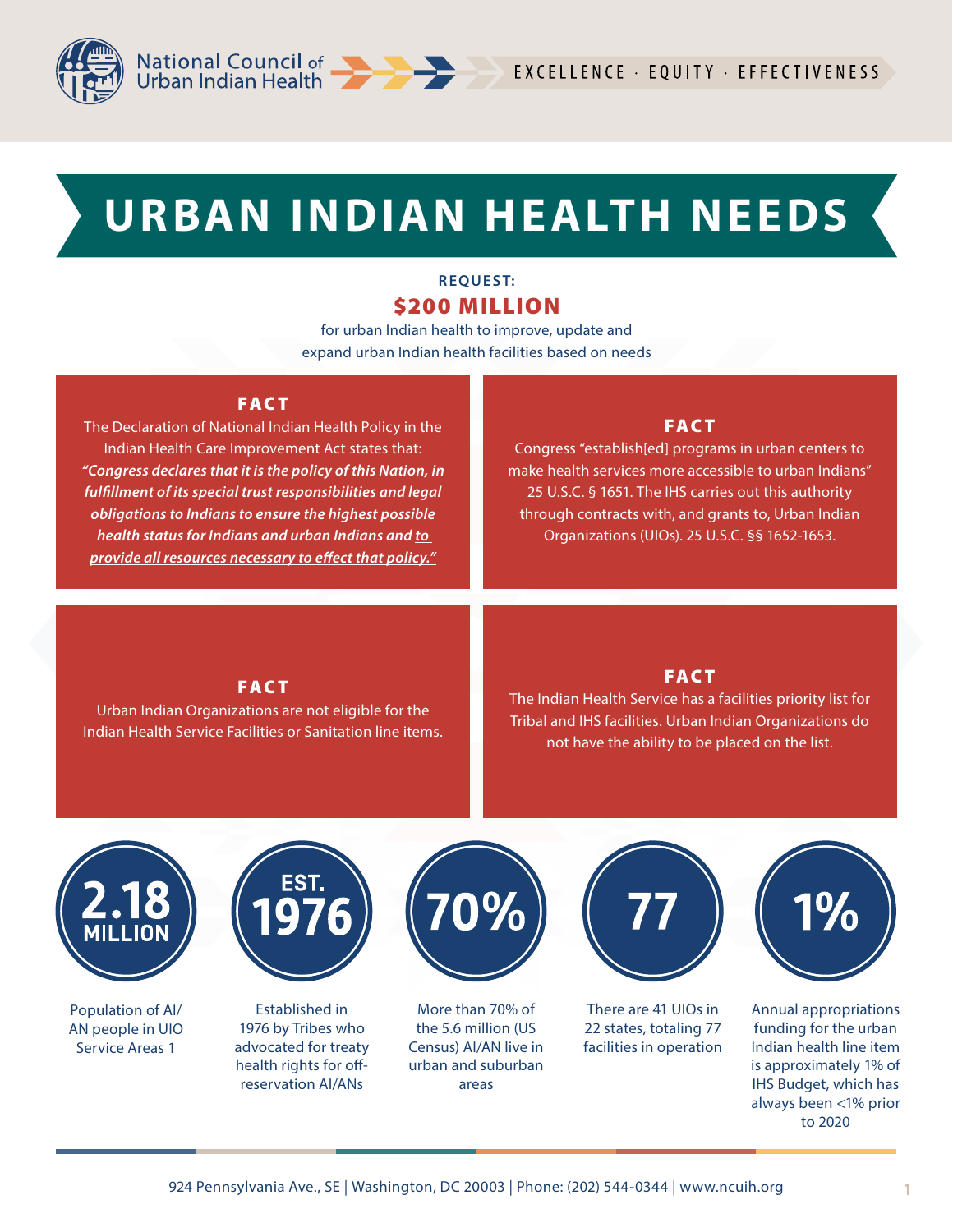

# **OVERVIEW OF CURRENT URBAN INDIAN ORGANIZATION NEEDS1**



## EXAMPLE PROJECTS

| $\bullet$ | Sanitation (water supply, sewage system, sanitary<br>solid waste)            |     | Expansion and improvement for Traditional services                       |
|-----------|------------------------------------------------------------------------------|-----|--------------------------------------------------------------------------|
|           | Maintenance, repair, restoration of existing facilities                      |     | New in-house pharmacy services                                           |
|           | Hazmat abatement and remediation                                             |     | New urgent care center                                                   |
|           | New primary, behavioral, dental, infectious disease                          | A N | New mobile health units for specialty services                           |
|           | areas<br>Based on a NCUIH survey of 37 of 41 UIOs in April 2020 - April 2021 |     | New waiting rooms and isolation rooms for infectious<br>disease patients |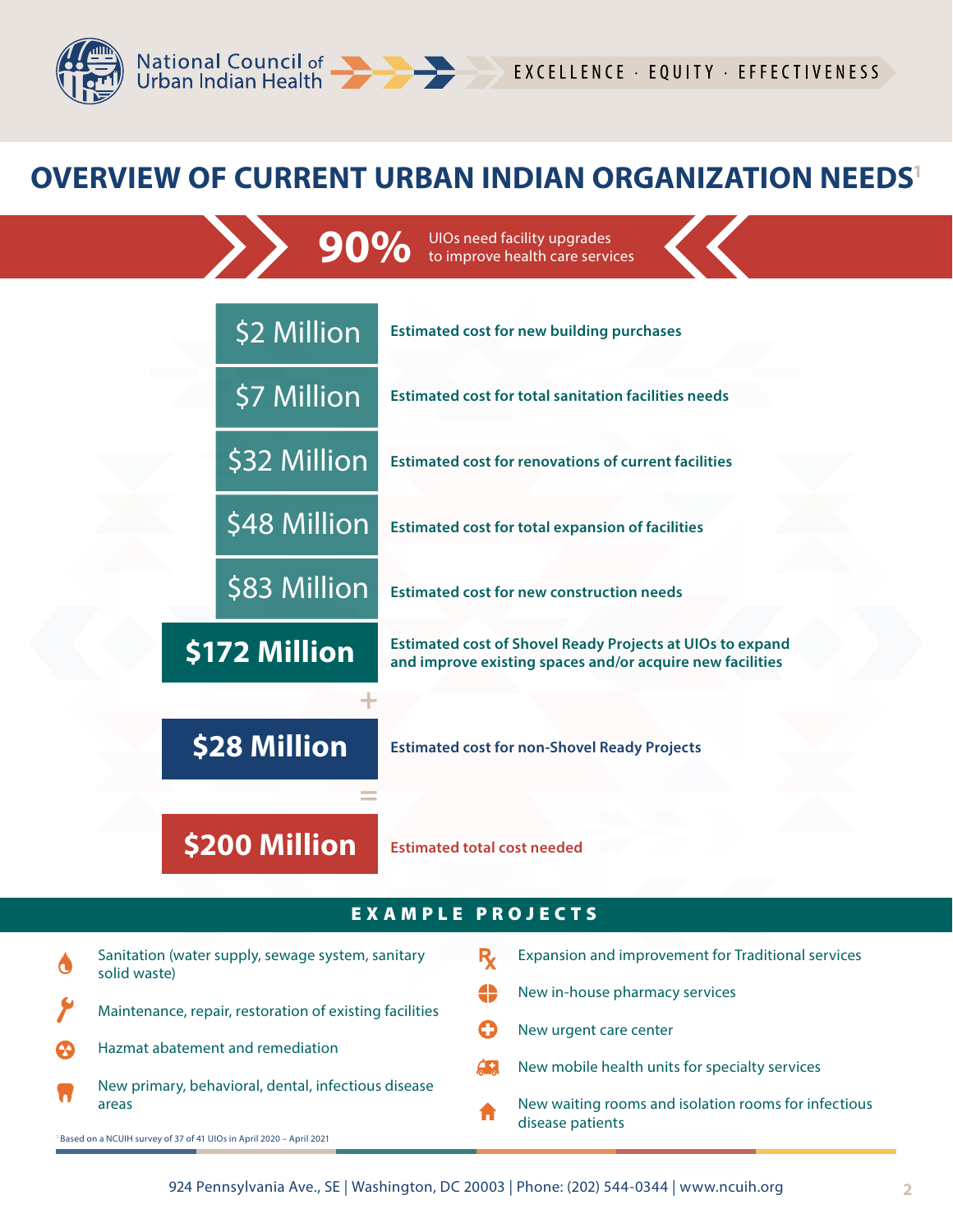

# **UIO EXAMPLES**



**First Nations Community HealthSource (FNCH)** Albuquerque, New Mexico

#### **Current Status**

*"Without facility funds, our ability to grow and operate efficiently and effectively becomes more challenging, which inevitably impairs our ability to meet the healthcare needs of our urban Indian community members."*

#### **Main Facility**

*"Our main clinic is housed in a 40-year-old facility, which has limitations with poor roofing, cracked and worn hallways and office tiles, fixtures that are not ecofriendly, limited office and storage space, small waiting rooms, small exam rooms and offices."*

#### **Dental Facility**

*"Our dental facility which is housed in a 20-year-old modular. This modular is continuously challenged by roof leaks, uneven and sagging floors, peeling stucco, cracked walls and limited space for sterilization and lab needs… Our clinic is the only dental clinic dedicated to serving urban Indian adults in Albuquerque. With the limitation of our dental clinic's physical space, we are at capacity serving 3,000 patients with 10,000 patient visits per year"*

**- Linda Son-Stone** CEO of First Nations Community HealthSource

#### **With funding:**

**1.** Shovel Ready Project: FNCH hopes to expand primary care, dental, Traditional Healing and an array of support services. **Estimated cost: \$6 million**

**2.** Shovel Ready Project: FNCH would like to add an additional 50,000 square feet to its wellness center. The added square footage will be used to include the following services: Cultural wellness/Traditional Healing, healthy lifestyle activities and education, physical activity opportunities, small primary care clinic, three behavioral health offices with two group rooms, case management offices, expanded community gathering space, community gardening, youth activities, community kitchen for cooking demonstrations and community participation, and other community-based healthy lifestyle activities. **Estimated cost: \$2 million**

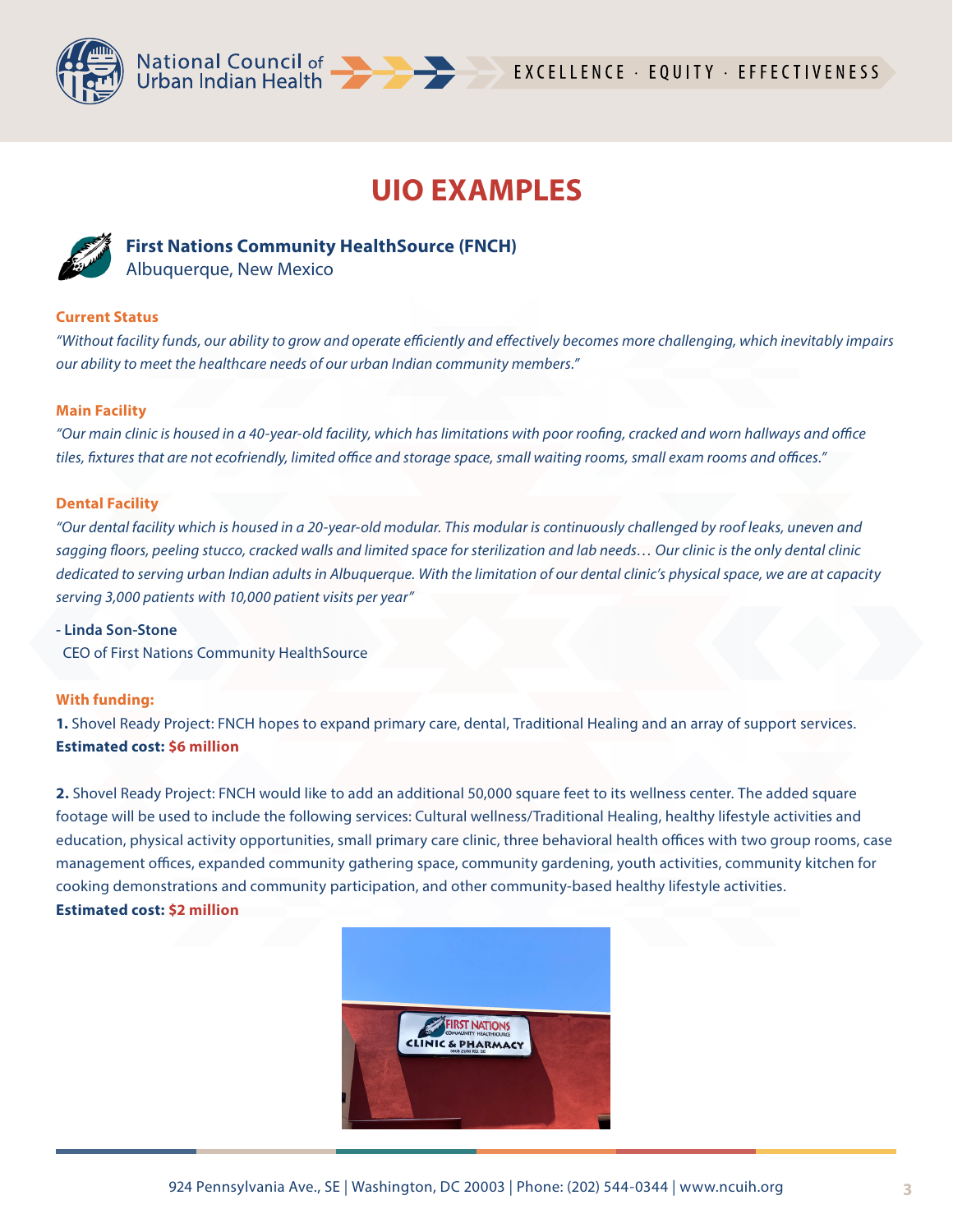

# EXCELLENCE · EQUITY · EFFECTIVENESS



**Urban Indian Center of Salt Lake (UICSL)**

Salt Lake City, Utah

**In March 2020, a 5.7 magnitude earthquake hit Salt Lake City causing structural damage to UICSL, but they were unable to use federal funding to purchase a backup generator or to remedy structural damage to the facility.**



*"Not only are the spaces confined and not adequate for testing and providing in a clinical setting, what we learned that our HVAC system was not adequate and does not have the proper flow system."*

*"Facility dollars for urban Indian programs, including Urban Indian Center of Salt Lake, will allow us to get back to some sort of normalcy and at the same time, provide us with much needed critical resources to expand our services and programs and follow safe guidelines."*

#### **- Maurice "Mo" Smith**

Executive Director of Urban Indian Center of Salt Lake

#### **With funding:**

**1.** Shovel Ready Project: UICSL could purchase and build a new facility. **Estimated cost: \$2 million**